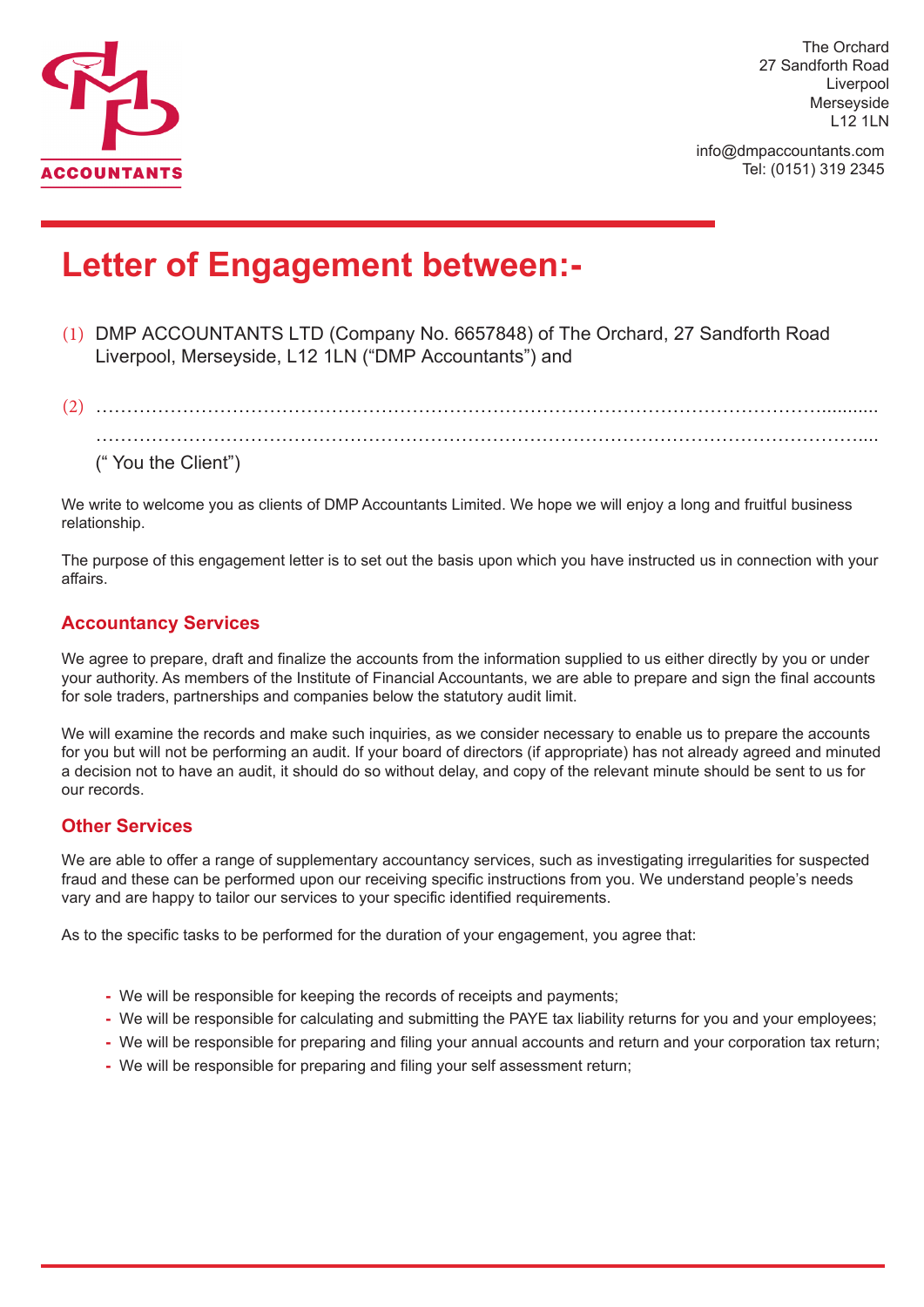#### **Revenue tax returns**

You will appreciate that the responsibility for the prevention and detection of irregularities rests with you, and our examination of the accounting records should not be relied upon to disclose irregularities that may exist. We shall discuss the accounts with you prior to their finalization and after any adjustments arising from these discussions are made, we shall ask you to approve the accounts by asking you to sign the following statement that will be incorporated into the accounts:

"I approve these accounts and confirm that I have made available all relevant records and information for their preparation".

Our accountant's report, which will be attached to the accounts will take the following form:

"In accordance with the instructions given to us by our client we have prepared, without carrying out an audit, the attached accounts from the accounting records and from the information and explanations given to us by our client".

We shall send you a questionnaire which we hope you will find helpful in collating the material which you will need to send to us. You may find it helpful to arrange with your bank, building society, and broker for them to send the information directly to us on a regular basis and we shall be pleased to help establish such arrangements. Any return will be sent to you to review and sign before it is submitted to the HMRC on your behalf. It is essential that the return is carefully reviewed by you to check that no source of income or gain has been inadvertently omitted, since the accuracy of the return remains your legal responsibility.

We will also advise you of your tax position for the year and the likely payment date of liabilities. The late submission of a tax return, as well as the omission of a source of income or gain, will give rise to a penalty. To meet that timetable materials should reach us as soon as possible after the end of each year and preferably no later than 3 months after the year end to ensure completion by the deadline. We will be happy to review the interim payments on account shown on the HMRC statement of account, apply for any postponement which may be necessary and advise you in connection with the payment of tax due thereon. We will ask you to sign the appropriate authority which enables HMRC to send us copies of the statement of account.

#### **Responsibilities**

We are bound by Code of Ethics of our professional institute, the Institute of Financial Accountants, and accept instructions to act for you on the basis that we will act in accordance therewith. We will deal with all matters required to be completed by officials of your business; for example, VAT returns, PAYE, forms P11D and CT61.

#### **Professional Indemnity Insurance**

Under the provisions of the EU Service Directive 2006/123/EC of 12 December 2006 on services in the internal market, the UK has implemented legislation (SI 2999 of 2009) which sets out the duties of service providers, including what information has to be made available to a recipient of a professional service:

'where the provider is subject to a requirement to hold any professional liability insurance or guarantee, information about the insurance or guarantee and in particular- (i) the contact details of the insurer or guarantor, and (ii) the territorial coverage of the insurance or guarantee.'

Accordingly, we state that we are required to hold Professional Indemnity Insurance and this is currently held with:

Cheshire Insurance Brokers 161 Ashley Road, Hale, Cheshire, WA15 9SD





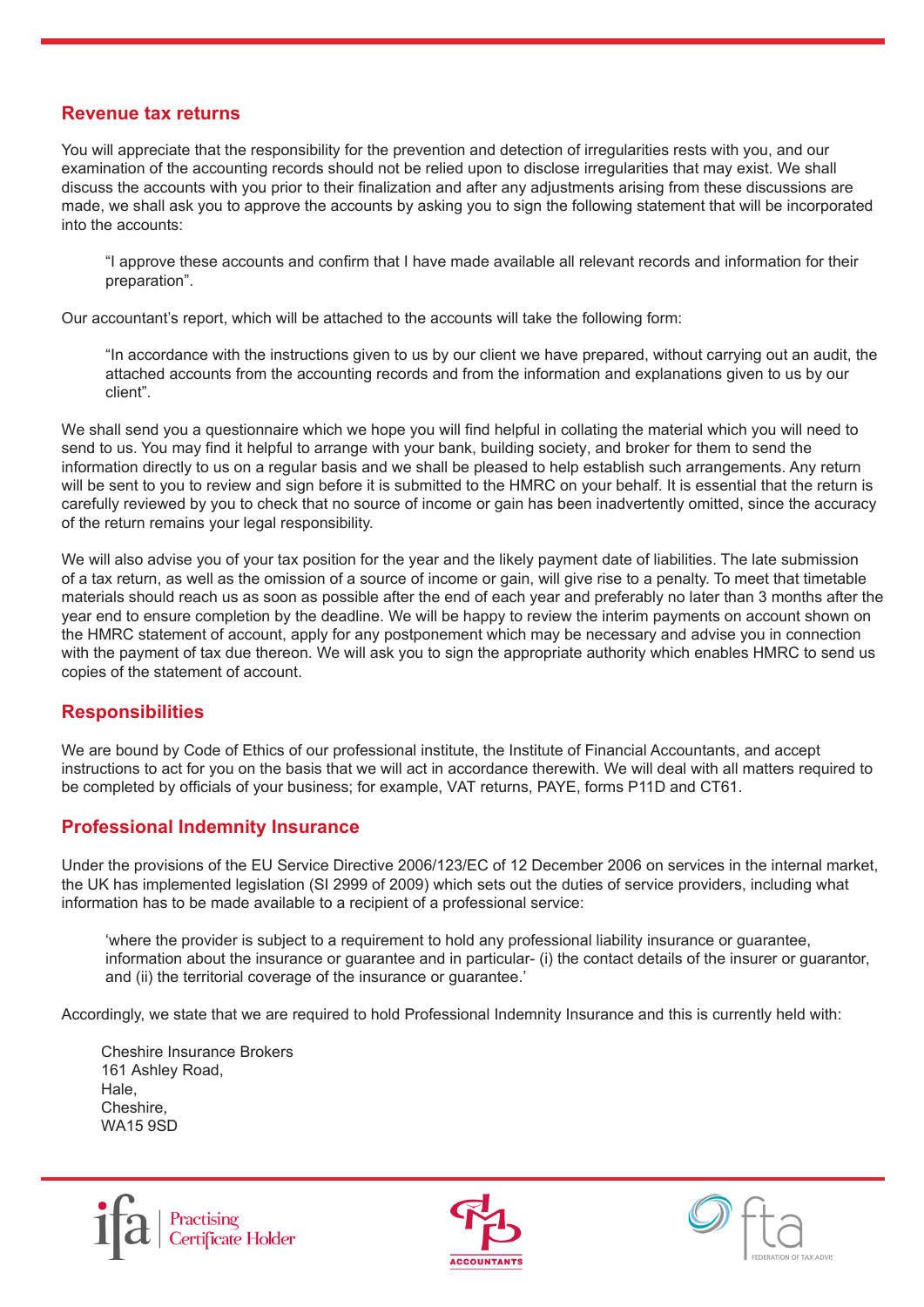#### **Special work**

We would be pleased, if instructed, to represent you on any tax appeal. Due to a special concession, members of the Institute of Financial Accountants are able to instruct Counsel direct on your behalf and we can do this if you require, for an additional fee (to be agreed).

In the event that you would like us to undertake such work for you we will send you a further letter setting out the basis of our instructions.

#### **Investment Advice**

This letter does not instruct us to give you investment advice. This firm is not regulated by the Financial Services Authority directly under the Financial Services and Markets Act 2000.

#### **Complaints**

If you are dissatisfied with any of the work we undertake, please contact your assignment partner or our managing director. He or she will try to resolve matters to your satisfaction. It is important that we receive feedback, good or bad, to enable our service to you to continually improve. This procedure does not affect in any way your right to contact the Institute of Financial Accountants if you remain dissatisfied with the outcome of our complaints procedure

Manager, Professional Standards The Institute of Financial Accountants Burford House 44 London Road **SEVENOAKS** Kent TN13 1AS

MartinN@ifa.org.uk Tel: 01732 467121 Website: www.ifa.org.uk

#### **Client Identification**

In common with all other professional accountancy and taxation firms, we are required to establish positive identification of our clients, under the UK anti-money laundering legislation (the Money Laundering Regulations 2007). We will request from you, and retain for a period of five years after the conclusion of our business with you, such information and documentation as we require for these purposes and/or make searches of appropriate electronic databases. We regret that this law applies even if you have already been our client for some years.

As one of the requirements of the Money Laundering Regulations we will require you to produce evidence of identity, such as a passport, and evidence of residence. It may be appropriate under the Regulations to seek renewal of these documents from time to time.

We are supervised under the above Regulations by the Institute of Financial Accountants.

In accordance with the Proceeds of Crime Act 2002 and Money Laundering Regulations 2007 you agree to waive your right to confidentiality to the extent of any report made, document provided or information disclosed to the Serious Organised Crime Agency (SOCA). In signing your copy of this Engagement Letter, you also acknowledge that we are required to report directly to SOCA, without prior or subsequent reference to you or your representatives, if during the course of undertaking any assignment the person undertaking the role of Money Laundering Reporting Officer for this firm becomes suspicious of possible money laundering. Under the provisions of the Proceeds of Crime Act 2002, you will not be informed if or when such a step has been taken.





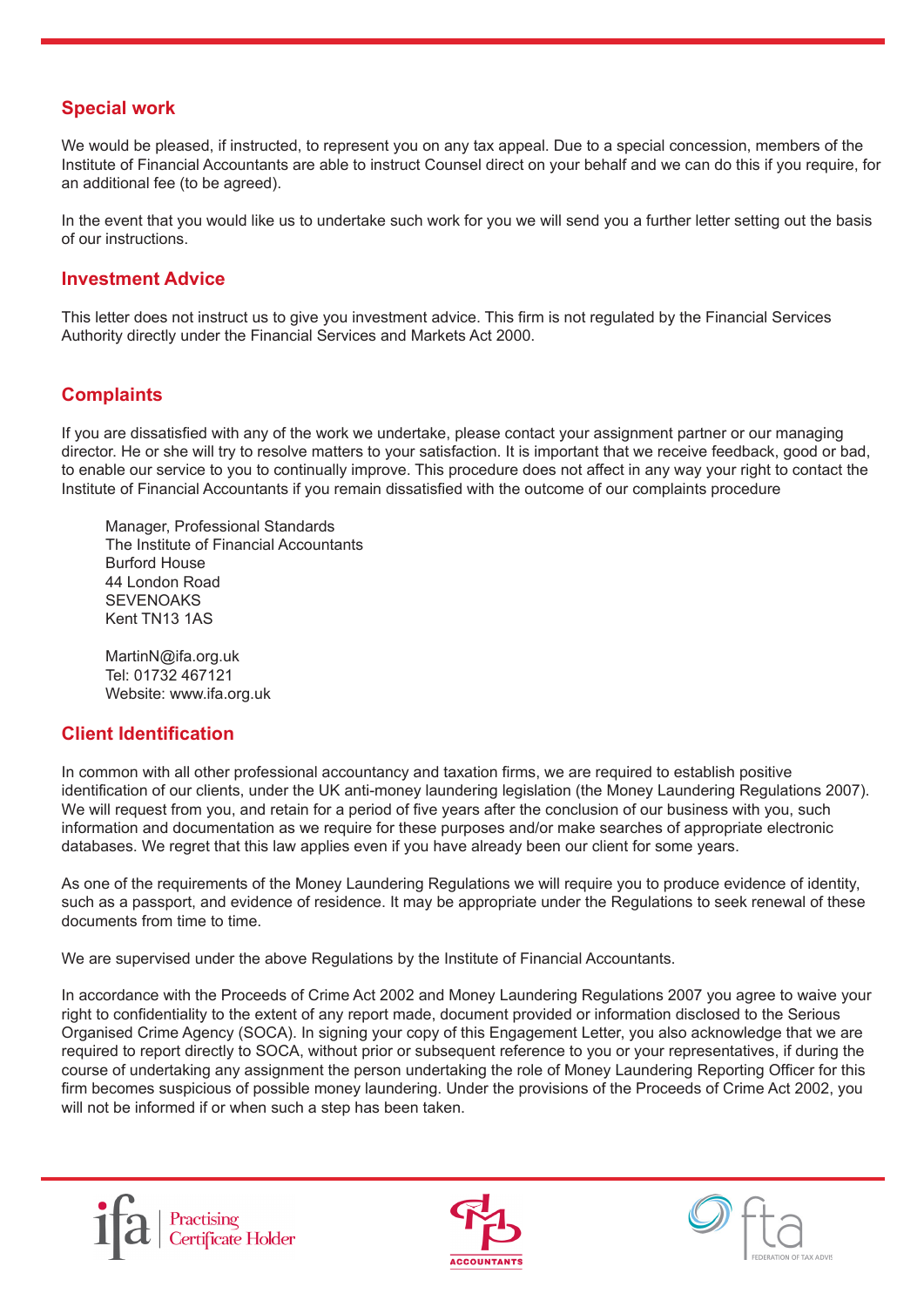#### **Fees**

Our fees are subject to VAT and are fixed each financial year: Registration fee (one off fixed charge) £80.00 Processing fee (per processing period) £20.00 Year End fee (per financial year) £400.00 Company closing fee (if required) £150.00 No processing fee is due during periods of inactivity.

Fees collected are allocated as follows: firstly towards processing fee, then towards registration and finally towards year end fees before any 3rd party. Assuming 48 weeks of activity our payment terms are £30 plus VAT per week.

In case of a fee dispute or non payment resulting in us having to attempt to recover our fees in court, including small claims court, you agree that should we be successful we will add to the amount due and recover all our legal and court fees associated with this specific claim, as well as a charge for our time used on the case. This charge is £150 +VAT per hour.

#### **Duration**

Once it has been agreed, this letter will remain effective from one year to the next until this is replaced. This agreement may be ended by either of us giving notice in writing to the other and we will cease to work from the date we become aware that this retainer has ended. Any variations to this agreement must be agreed in writing and you may be required to sign a new engagement letter to continue our instruction.

This letter of engagement is governed by, and is to be construed in accordance with, the laws of England.

We hope that this letter summarizes the terms under which you have asked us to act on your behalf, in which case we should be grateful if you could kindly acknowledge receipt of this letter and indicate your agreement to it by signing this copy and returning it to us. If you do not agree with our understanding of the agreement, please let us know as soon as practicable.

Yours sincerely

Maria Pitney *MSc (Bus), MBA (Fin), FFA, FFTA, FCCA*

**Manager**

………………………………………………………. *Your signature*

………………………………………………………………………. *Your name, business name and position in the business*





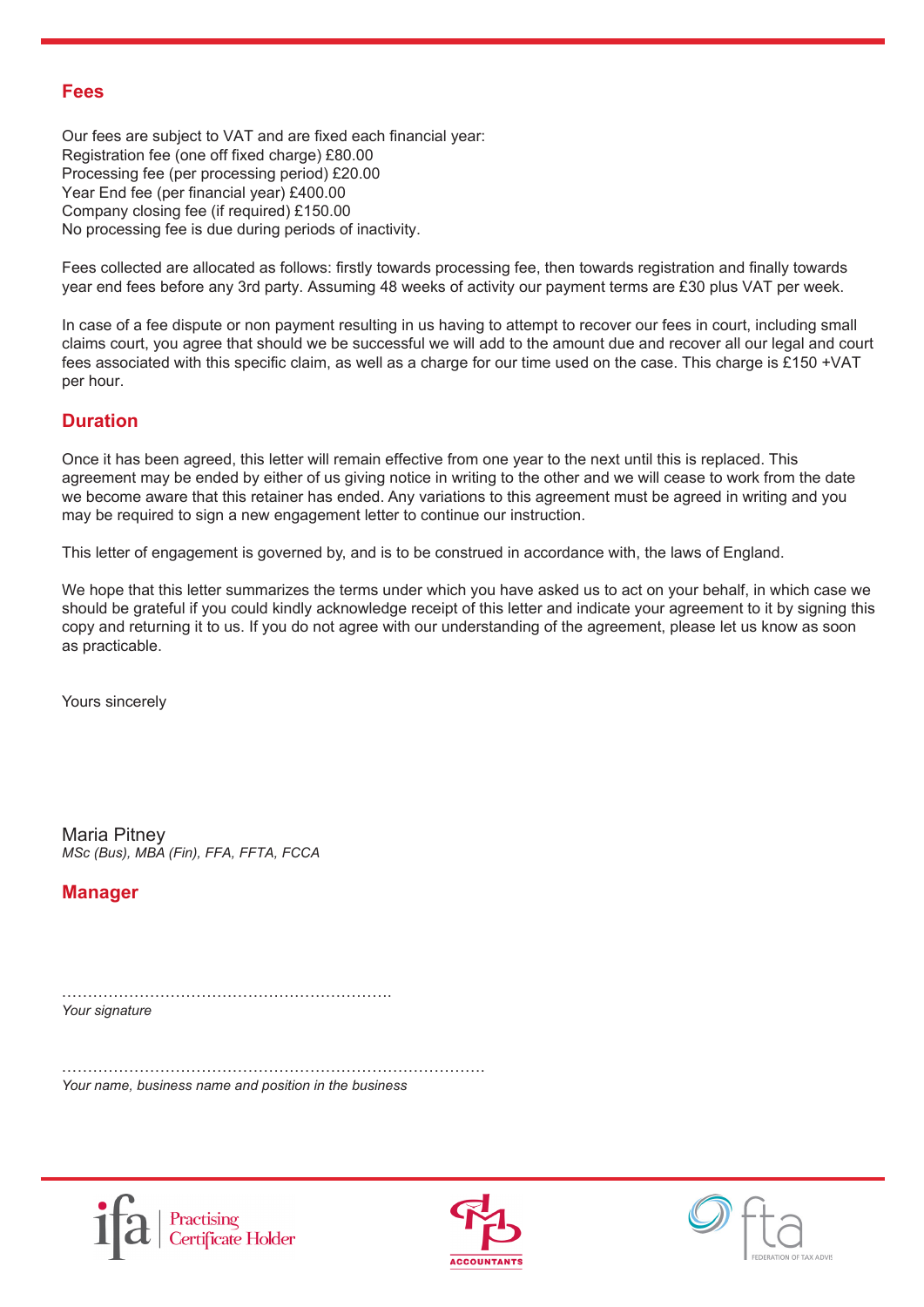

# **Client Registration Form**

| <b>Application Information</b>                                                                                                              |                         |                                               |            |  |
|---------------------------------------------------------------------------------------------------------------------------------------------|-------------------------|-----------------------------------------------|------------|--|
| Title:                                                                                                                                      |                         | Date:                                         |            |  |
| Surname:                                                                                                                                    | Middlename:             | Forename:                                     |            |  |
| Have you ever changed your name?<br>If yes, please provide details                                                                          |                         | Yes<br>No                                     |            |  |
| Date of change:                                                                                                                             | Reason for change : $ $ |                                               |            |  |
| Street Address :                                                                                                                            |                         |                                               |            |  |
| Town:                                                                                                                                       | Country:                |                                               | Post Code: |  |
| Have you lived at your current address for less than 3 years?<br>No<br>Yes<br>Date moved to this address:<br>If yes, please provide details |                         |                                               |            |  |
| <b>Street Address:</b>                                                                                                                      |                         |                                               |            |  |
| Town:                                                                                                                                       | Country:                |                                               | Post Code: |  |
| Home Phone:                                                                                                                                 |                         | Mobile:                                       |            |  |
| E-mail Address:                                                                                                                             |                         |                                               |            |  |
| Date of Birth:                                                                                                                              |                         | NI Number:                                    |            |  |
| Nationality:                                                                                                                                |                         | Tax Code:                                     |            |  |
| Current Job Title /<br>Industry Sector?                                                                                                     |                         |                                               |            |  |
| Proof of ID attached?<br>Yes<br><b>No</b>                                                                                                   |                         | (Copy of Drivers Licence or copy of Passport) |            |  |

### **Employee Statement**

You need to select only one of the following statements A, B or C:

- **A** This is my first job since last 6 April and I have not been receiving taxable Jobseeker's  $\left(\begin{array}{c} \end{array}\right)$ Allowance, Employment and Support Allowance, taxable Incapacity Benefit, State or Occupational Pension.
- **B** This is now my only job but since last 6 April I have had another job, or received taxable Jobseeker's Allowance, Employment and Support Allowance or taxable Incapacity Benefit. I do not receive a State or Occupational Pension.
- $\mathbf{C}$   $\Box$  As well as my new job, I have another job or receive a State or Occupational Pension.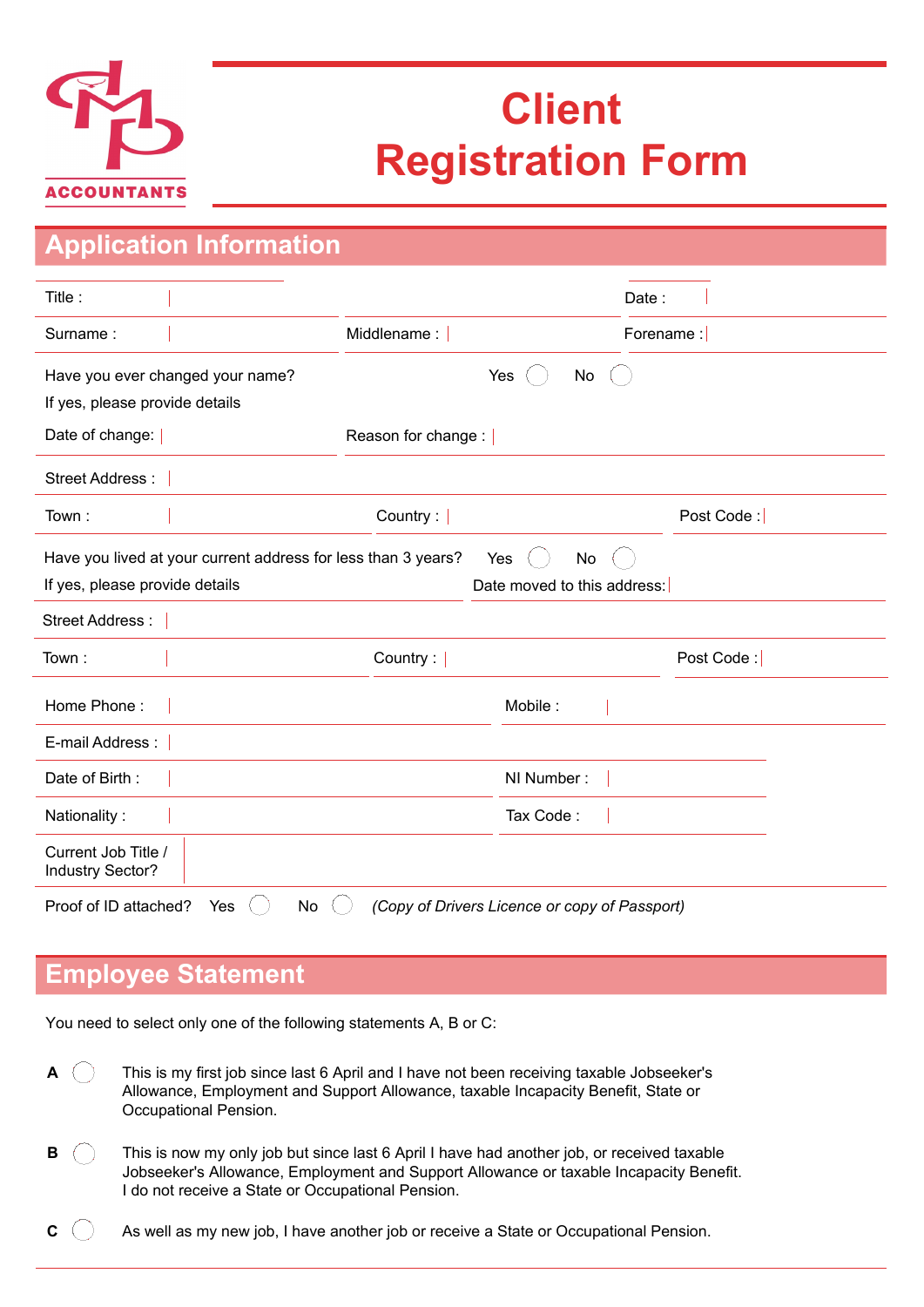# **Contract Details**

#### Please provide Names and contact details

| Agency/Client Name: | Contact Name: |
|---------------------|---------------|
| Tel:                | E-mail:       |
| Address:            |               |
| Agency/Client Name: | Contact Name: |
| Tel:                | $E$ -mail:    |
| Address:            |               |

### **Company Regisitration**

| Desired Company Name:                                                |            |  |  |  |
|----------------------------------------------------------------------|------------|--|--|--|
|                                                                      | 3.         |  |  |  |
| Have you previously been a director and or shareholder of a company? | Yes<br>No. |  |  |  |
| If yes? Please provide Company Name:                                 |            |  |  |  |
|                                                                      |            |  |  |  |

| <b>Bank Details</b>                         |                          |                         |
|---------------------------------------------|--------------------------|-------------------------|
| Sort Code:                                  | $\overline{\phantom{0}}$ | Personal Account        |
| Account Number:                             |                          | <b>Business Account</b> |
| Bank Name:                                  |                          |                         |
| Would you like us to E-mail your pay slips? | Yes<br>No                |                         |

### **Authentication**

**Please provide the following details to enable us to register your company with Companies House :**

| Eye Colour :         |  |
|----------------------|--|
| Town of Birth :      |  |
| Mothers Maiden Name: |  |